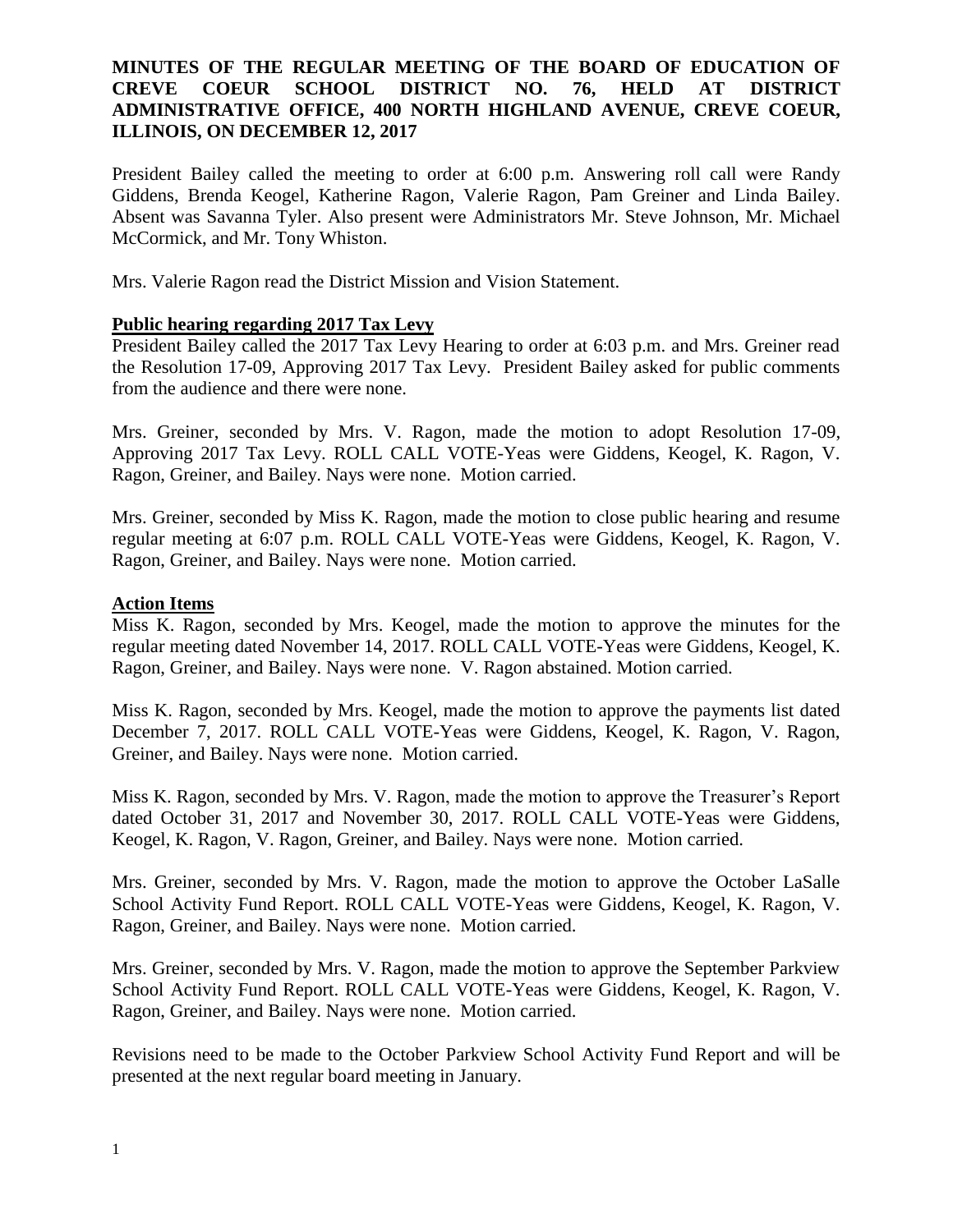Miss K. Ragon, seconded by Mrs. V. Ragon, made the motion to approve the service agreement with Waste Management for non-hazardous waste services for LaSalle and Parkview School omitting Parkview School from the recycling option in the approximate monthly amount of \$650.00. ROLL CALL VOTE-Yeas were Giddens, Keogel, K. Ragon, V. Ragon, Greiner, and Bailey. Nays were none. Motion carried.

Mrs. V. Ragon, seconded by Miss K. Ragon, made the motion to authorize the Bookkeeper to disburse a check to pay the District Verizon bill as needed to eliminate any late fees charged. ROLL CALL VOTE-Yeas were Giddens, Keogel, K. Ragon, V. Ragon, Greiner, and Bailey. Nays were none. Motion carried.

### **Information Items**

President Bailey updated the Board of upcoming events. Last day of school before Christmas break is December 22, the next regular board meeting is January 16, 2018 and a Board Retreat meeting was scheduled for January 20, 2018 at 9:00 a.m.

Board members and administrative staff gave short recaps of training that they attended at the Chicago Conference.

Mr. Whiston informed the Board that he attended a day of training at the Raising Student Achievement Conference.

Mr. Johnson updated the Board regarding the Raising Student Achievement Conference, Holiday Warrior Way roller skating party, Pearl Harbor event, in-service training, faculty meetings, and Student Council projects and events.

Mr. McCormick updated the Board regarding the request for a  $4<sup>th</sup>$  grade reading reward trip to Peoria Chiefs, Santa Breakfast and Secret Shop attendance, Parent Club community involvement and meeting date, Health Life Safety update, Holiday Concert dates, teacher evaluation training, space lab event, and Christmas tree decorations.

Mr. McCormick read a letter from the kindergarten teachers regarding their concern with the growing number of student enrollment and class size in the kindergarten level.

Mrs. Nicole Clark gave a presentation to the Board regarding special education student inclusion and co-teaching.

Mrs. Patty Smallberger updated the Board regarding canned food drive, penny tree and Christmas give-a-way events.

A presentation was presented by Clean Energy Design Group, regarding the options of the replacement of lighting at Parkview School. The Board was given an energy efficiency and renewable energy quote and was able to see a sample of the lighting that will replace the old lighting at Parkview. Mr. Whiston will call the architect regarding the necessity of battery backup lights.

Mrs. Keogel, seconded by Miss K. Ragon, made the motion to authorize Clean Energy Design Group to proceed with the Parkview lighting project in the amount not to exceed \$2,380.00 for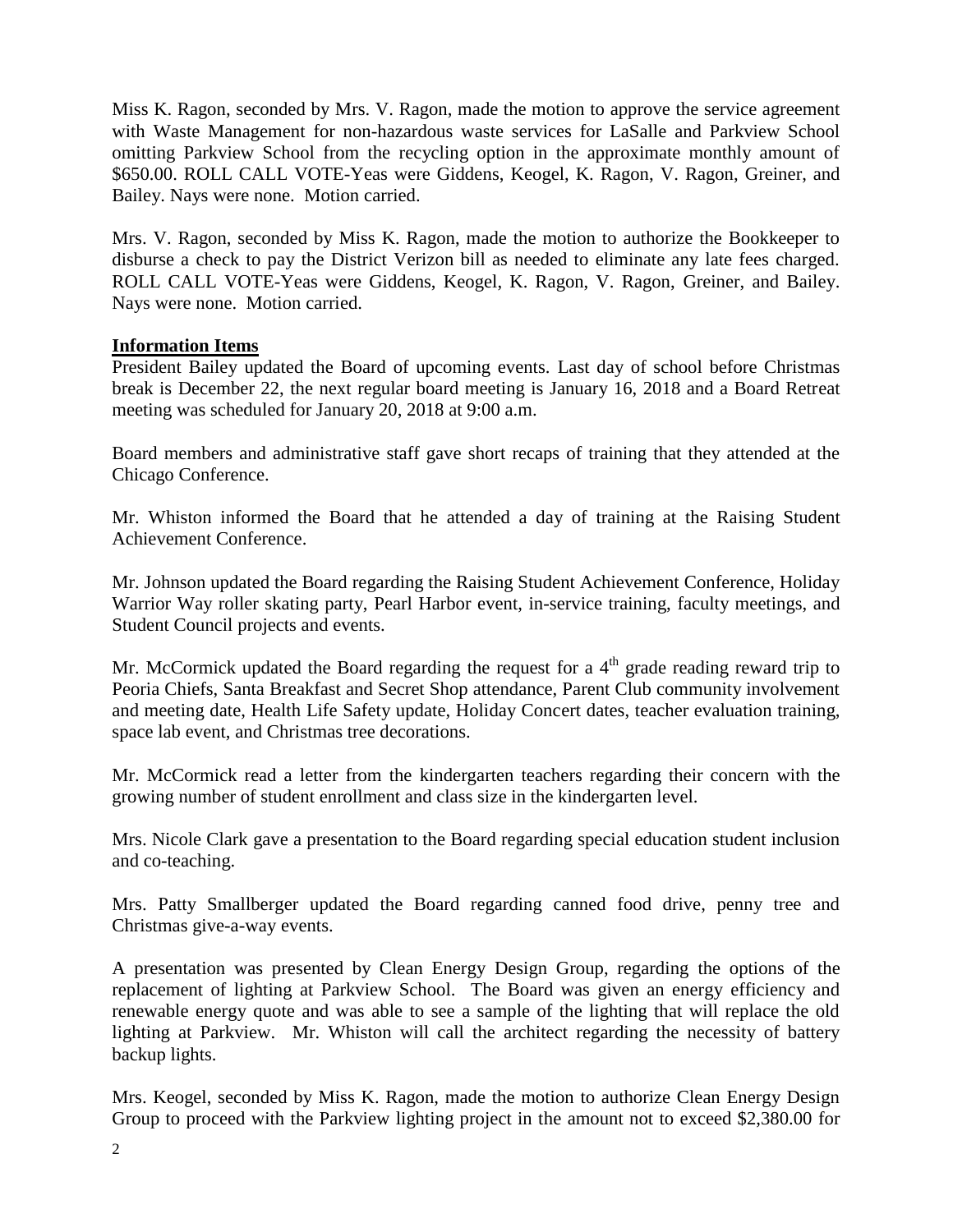lighting in one (1) classroom of 10 lights. ROLL CALL VOTE-Yeas were Giddens, Keogel, K. Ragon, V. Ragon, Greiner, and Bailey. Nays were none. Motion carried.

The Board would like to obtain quotes from other companies after the one conference classroom lighting replacement is completed.

### **Closed Session**

Mrs. V. Ragon, seconded by Mrs. Greiner, made the motion to enter into executive session for Appointment, Employment, Compensation, Discipline, Performance, or Dismissal of Specific Employee(s) of the Public Body, Student Matters, Collective Bargaining Matters between the Public Body and the Exclusive Representatives of its Employees and Review of Executive Session Minutes from the regular meeting held November 14, 2017 at 8:28 p.m. ROLL CALL VOTE-Yeas were Giddens, Keogel, K. Ragon, V. Ragon, Greiner, and Bailey Nays were none. Motion carried.

# (WHEREUPON THE BOARD ENTERED INTO EXECUTIVE SESSION AT 8:28 P.M.)

# **Resume Regular Session**

Mrs. V. Ragon, seconded by Miss K. Ragon, made the motion to resume regular session at 10:12 p.m. ROLL CALL VOTE-Yeas were Giddens, Keogel, K. Ragon, V. Ragon, Greiner, and Bailey. Nays were none. Motion carried.

Miss K. Ragon, seconded by Mrs. V. Ragon, made the motion to employ Devonna Brown as the special education homebound ECE tutor for the 2017-2018 school year. ROLL CALL VOTE-Yeas were Giddens, Keogel, K. Ragon, V. Ragon, Greiner, and Bailey. Nays were none. Motion carried.

Mrs. V. Ragon, seconded by Miss K. Ragon, made the motion to employ Cassie Beasley as the 8<sup>th</sup> grade volleyball coach for the 2017-2018 school year. ROLL CALL VOTE-Yeas were Giddens, Keogel, K. Ragon, V. Ragon, Greiner, and Bailey. Nays were none. Motion carried.

Miss K. Ragon, seconded by Mrs. Keogel, made the motion to employ Cassandra Buzzell as the 7<sup>th</sup> grade volleyball coach for the 2017-2018 school year. ROLL CALL VOTE-Yeas were Giddens, Keogel, K. Ragon, Greiner, and Bailey. Nays were V. Ragon. Motion carried.

Miss K. Ragon, seconded by Mrs. Keogel, made the motion to employ Julie Wettstein as  $5<sup>th</sup>/6<sup>th</sup>$ grade girls' basketball coach for the 2017-2018 school year. ROLL CALL VOTE-Yeas were Giddens, Keogel, K. Ragon, V. Ragon, Greiner, and Bailey. Nays were none. Motion carried.

Miss K. Ragon, seconded by Mrs. V. Ragon, made the motion to employ Nick Dalfonso as  $5<sup>th</sup>/6<sup>th</sup>$ grade boys' basketball coach for the 2017-2018 school year. ROLL CALL VOTE-Yeas were Giddens, Keogel, K. Ragon, V. Ragon, Greiner, and Bailey. Nays were none. Motion carried.

Mrs. V. Ragon, seconded by Miss K. Ragon, made the motion to approve Jeff Kluesner as science club sponsor for the 2017-2018 school year. ROLL CALL VOTE-Yeas were Giddens, Keogel, K. Ragon, V. Ragon, Greiner, and Bailey. Nays were none. Motion carried.

Mrs. Keogel, seconded by Mrs. Greiner, made the motion to employ Rachel Patterson as a special education teacher for the remainder of the 2017-2018 school year pending certification.